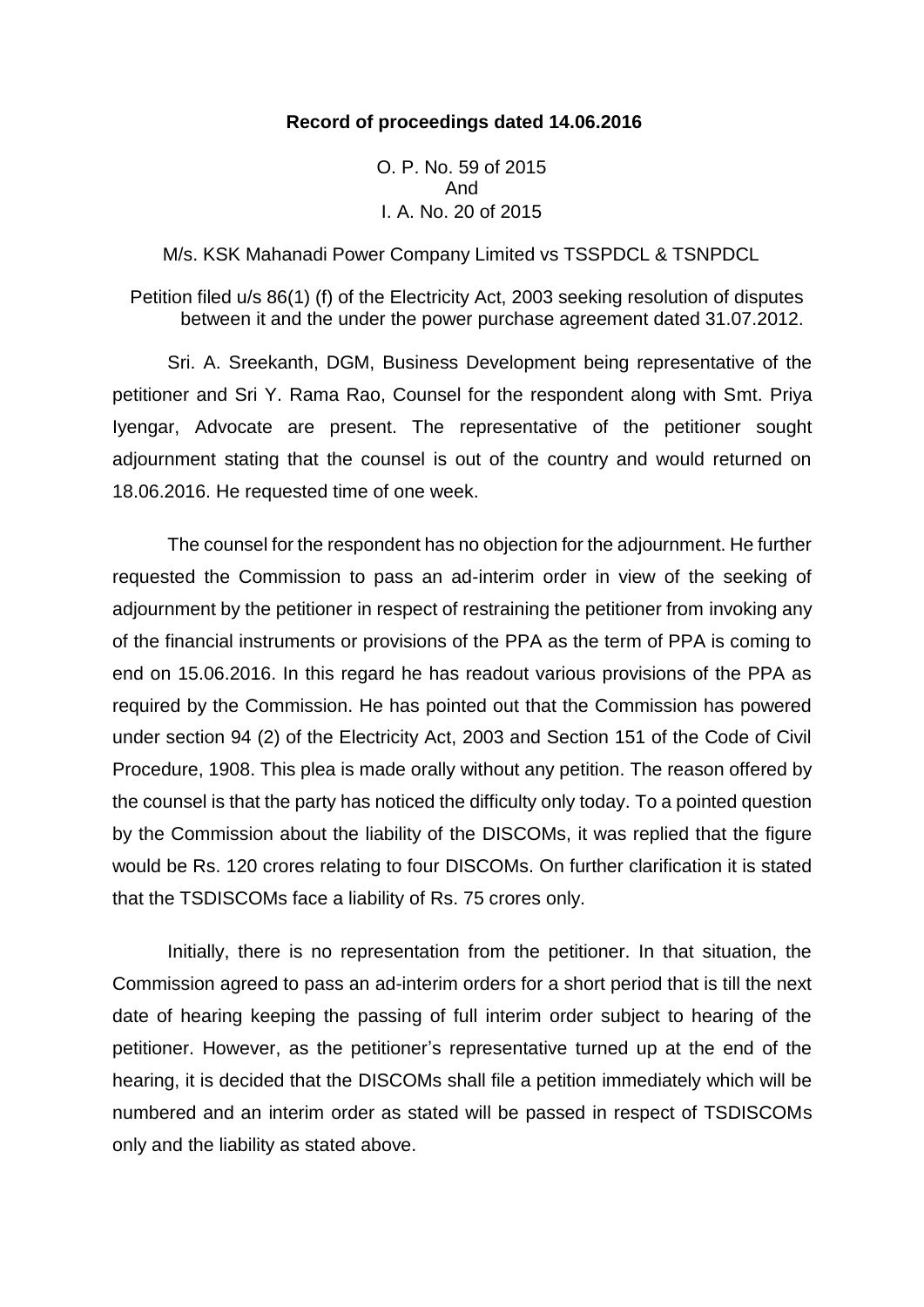Further, it has been made clear to both the parties that they will not resort to invoking any financial instruments or articles of the PPA till the Commission hears and disposes of the I.A. that may be filed today itself by 4.00 PM. The matter is adjourned to 22.06.2015 at 3.00 PM.

Call on 22.06.2016 At 3.00 PM Sd/- Sd/- Sd/- Member Member Chairman

## O. P. No. 60 of 2015

DISCOMS & APPCC vs M/s KSK Mahanadi Power Company Ltd., & 4 others

Petition u/s 86(1) (f) of the Electricity Act, 2003 for directions on illegal claim of Rs. 66.31 crores towards the transmission charges for the period  $16<sup>th</sup>$  June, 2013 to  $13<sup>th</sup>$ August, 2013 and capacity charges for the period 16<sup>th</sup> June, 2013 to 26<sup>th</sup> July, 2013 by illegal invoking letter of credit by M/s KSK Mahanadi Power Company Ltd., for the period without supplying power to the petitioners.

Sri. A. Sreekanth, DGM, Business Development being representative of the respondent and Sri Y. Rama Rao, Counsel for the petitioner along with Smt. Priya Iyengar, Advocate are present. The representative of the respondent sought adjournment stating that the counsel is out of the country and would returned on 18.06.2016. He requested time of one week.

The counsel for the petitioner has no objection for the adjournment. He further requested the Commission to pass an ad-interim order in view of the seeking of adjournment by the petitioner in respect of restraining the respondent from invoking any of the financial instruments or provisions of the PPA as the term of PPA is coming to end on 15.06.2016. In this regard he has readout various provisions of the PPA as required by the Commission. He has pointed out that the Commission has power under section 94 (2) of the Electricity Act, 2003 and Section 151 of the Code of Civil Procedure, 1908. This plea is made orally without any petition. The reason offered by the counsel is that the party has noticed the difficulty only today. To a pointed question by the Commission about the liability of the DISCOMs, it was replied that the figure would be Rs. 120 crores relating to four DISCOMs. On further clarification it is stated that the TSDISCOMs face a liability of Rs. 75 crores only.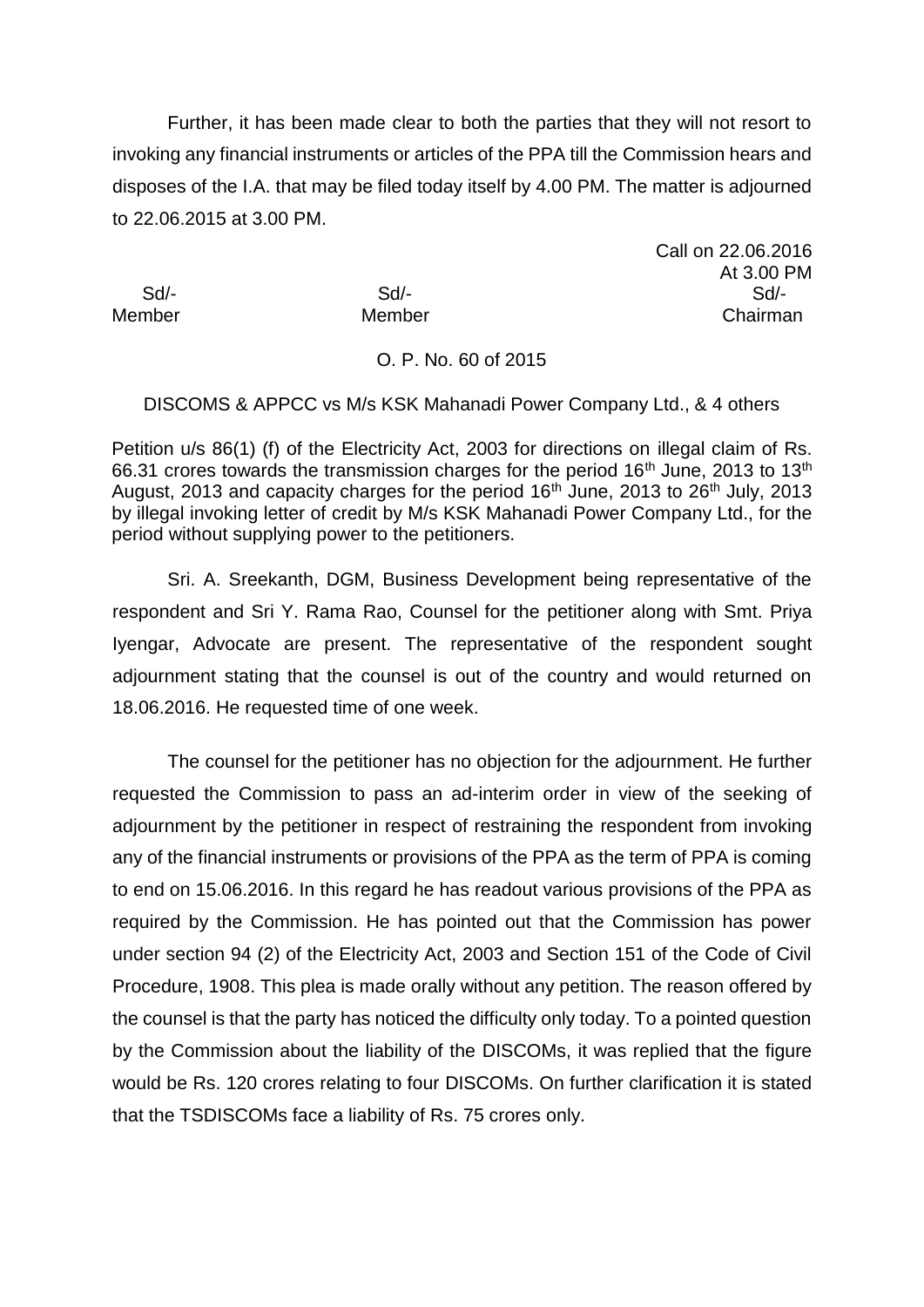Initially, there is no representation from the petitioner. In that situation, the Commission agreed to pass ad-interim orders for a short period that is till the next date of hearing keeping the passing of full interim order subject to hearing of the respondent. However, as the respondent's representative turned up at the end of the hearing, it is decided that the DISCOMs shall file a petition immediately which will be numbered and an interim order as stated will be passed in respect of TSDISCOMs only and the liability as stated above.

Further, it has been made clear to both the parties that they will not resort to invoking any financial instruments or articles of the PPA till the Commission hears and disposes of the I.A. that may be filed today itself by 4.00 PM. The matter is adjourned to 22.06.2015 at 3.00 PM.

At 3.00 AM Sd/- Sd/- Sd/- Member Member **Member** Chairman

Call on 22.06.2016

O. P. No. 68 of 2015 And I.A. No. 19 of 2015

M/s. KSK Mahanadi Power Company Ltd., Vs TSSPDCL & TSNPDCL

Petition filed u/s 86(1) (f) of the Electricity Act, 2003, seeking resolution of disputes between it and the under the power purchase agreement dated 31.07.2012.

Sri. A. Sreekanth, DGM, Business Development being representative of the petitioner and Sri Y. Rama Rao, Counsel for the respondent along with Smt. Priya Iyengar, Advocate are present. The representative of the petitioner sought adjournment stating that the counsel is out of the country and would returned on 18.06.2016. He requested time of one week.

The counsel for the respondent has no objection for the adjournment. He further requested the Commission to pass an ad-interim order in view of the seeking of adjournment by the petitioner in respect of restraining the petitioner from invoking any of the financial instruments or provisions of the PPA as the term of PPA is coming to end on 15.06.2016. In this regard he has readout various provisions of the PPA as required by the Commission. He has pointed out that the Commission has powered